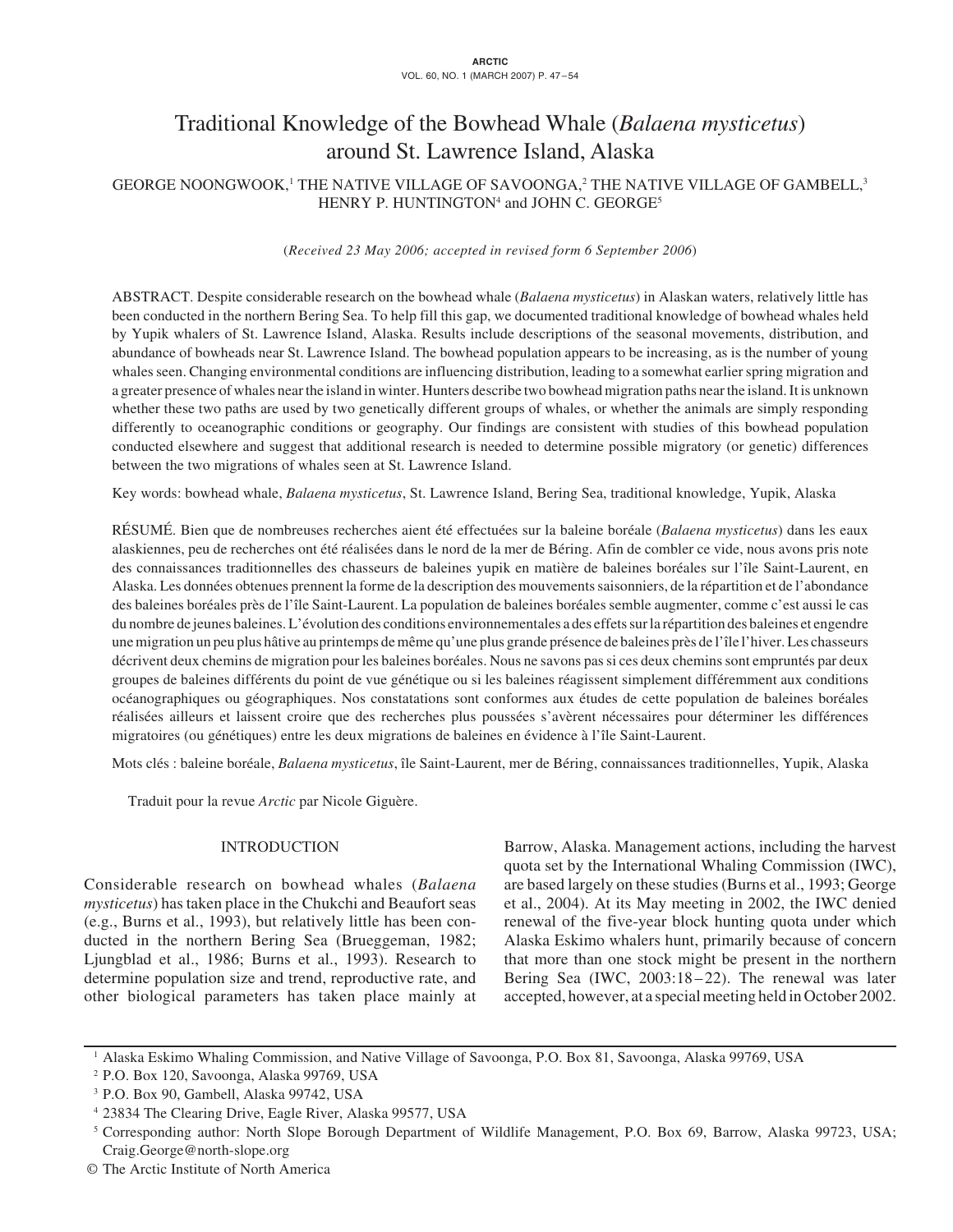Although a quota was eventually negotiated at the later meeting, the IWC also recommended that a major stock structure research program be initiated.

In 2004, the United States launched a substantial program that includes, among other things, genetics, aerial photo-identification, traditional knowledge, satellite telemetry, and stable-carbon analysis of baleen (see Rugh et al., 2003, for more discussion about stock structure research for bowhead whales). Preliminary evidence of genetic differentiation between samples collected at Barrow and St. Lawrence Island (Givens et al., 2004) was considered inconclusive because of the small sample size (IWC, 2005). Extensive genetic sampling of recently harvested whales (LeDuc et al., 2006), baleen collection for isotope analysis, and the present study of traditional knowledge were considered key elements of the overall program (Moore and George, 2005).

Previously reported observations from Russian coastal communities along the Bering and Chukchi seas indicated that some bowhead whales from the northern Bering Sea may not migrate past Barrow (Bogoslovskaya, 2003; Melnikov et al., 2004). St. Lawrence Island residents had reported observations indicating the same conclusion (Conrad Oozeva, pers. comm. 1982), but no formal study of traditional knowledge in the region had been made. We conducted this study to document traditional knowledge held by Yupik whalers in the two communities of Gambell and Savoonga on St. Lawrence Island (Fig. 1). Our goal was to record local understanding of important and otherwise unavailable information about bowhead whales in the northern Bering Sea (IWC, 2005), including (a) the migratory patterns and seasonal distribution of bowhead whales near St. Lawrence Island, (b) the possibility of distinct stocks or sub-stocks in the area, and (c) changes over time in bowhead abundance and distribution. Additional observations on other biological and ecological parameters were gathered, but were not the primary focus of the study.

We use the term "traditional knowledge" to refer to the body of information and understanding developed over time, in this case, by the St. Lawrence Island Yupik. It is based on lessons and stories passed from generation to generation and personal experience and interaction with peers, including people from other communities (cf. Johannes, 1981; Huntington, 1998; Berkes, 1999). In the case of whaling, the Yupik have also interacted with and learned from outsiders: from commercial whalers and traders, starting in the mid-19th century (Bockstoce, 1986), and more recently, from biologists studying whales, whaling, and other marine mammals (e.g., Burns, 1993).

#### METHODS

## *Acquisition and Transmission of Traditional Knowledge*

Traditional knowledge is built on experience, passed on through stories (e.g., Cruikshank, 1998) and practice, and continually tested and refined by one's own experience. When citing experiences of others, the Yupik will identify the source or sources of the information and the people through whom it has been transmitted. When a person's own observations and experience confirm such information, then a person can describe it as a fact known to him or her. Many phenomena, such as the movements and dynamics of nearshore sea ice, are known from frequent observation, whereas other phenomena, such as offshore ocean currents, are known from extraordinary events, such as the stranding of hunters or travelers on moving pack ice.

Traditional knowledge is used for success and safety in hunting activities and while traveling and living on the land and sea. It is continually discussed in the community and while engaging in the activities that develop and require traditional knowledge, such as hunting, boating, or traveling over or amid sea ice (see Fig. 2). Children and youth are taught to remember stories and information accurately, to "put it into your body," by techniques such as keeping one's head still while listening. Songs may also be used to memorialize notable events. The Yupik language is a key element of knowledge transmission, with specific terms for a host of detailed phenomena (e.g., the 99 words for sea ice described in Oozeva et al., 2004) as well as rich associations of certain terms with detailed environmental conditions (e.g., Chester Noongwook's observations of sea ice recorded in Oozeva et al., 2004).

While traditional knowledge is built on detailed observations of specific phenomena (see Huntington et al., 2004), its holders also recognize patterns and connections that define the environmental system of which they are part. For example, ice movements are understood as part of a larger system, driven by wind and current, and affecting the distribution of marine mammals and the ability of hunters to reach them. The understanding of the system that Yupik share allows them to convey detailed information in a few words, as speaker and audience recognize the implications of key variables such as wind direction and ice conditions (e.g., Krupnik, 2002). This understanding is part of the holistic view often ascribed to traditional knowledge, and which also includes spiritual associations beyond the biophysical realm (e.g., Kawagley, 1995).

The importance of traditional knowledge for safety and hunting success places a premium on care and honesty when conveying information. Lives may depend on a given piece of information. The accuracy of transmission of knowledge on St. Lawrence Island was demonstrated when Savoonga residents resumed whaling at Pugughileq in 1972 after a gap of many decades. The whalers who resumed the practice were descendants of Pugughileq residents who had left that area one or more generations earlier. When whaling resumed in 1972, the whalers successfully applied knowledge that had been passed down to them about the movements and behavior of whales in that area, as well as the local dynamics of sea ice, although no one with personal experience of whaling at Pugughileq was still alive.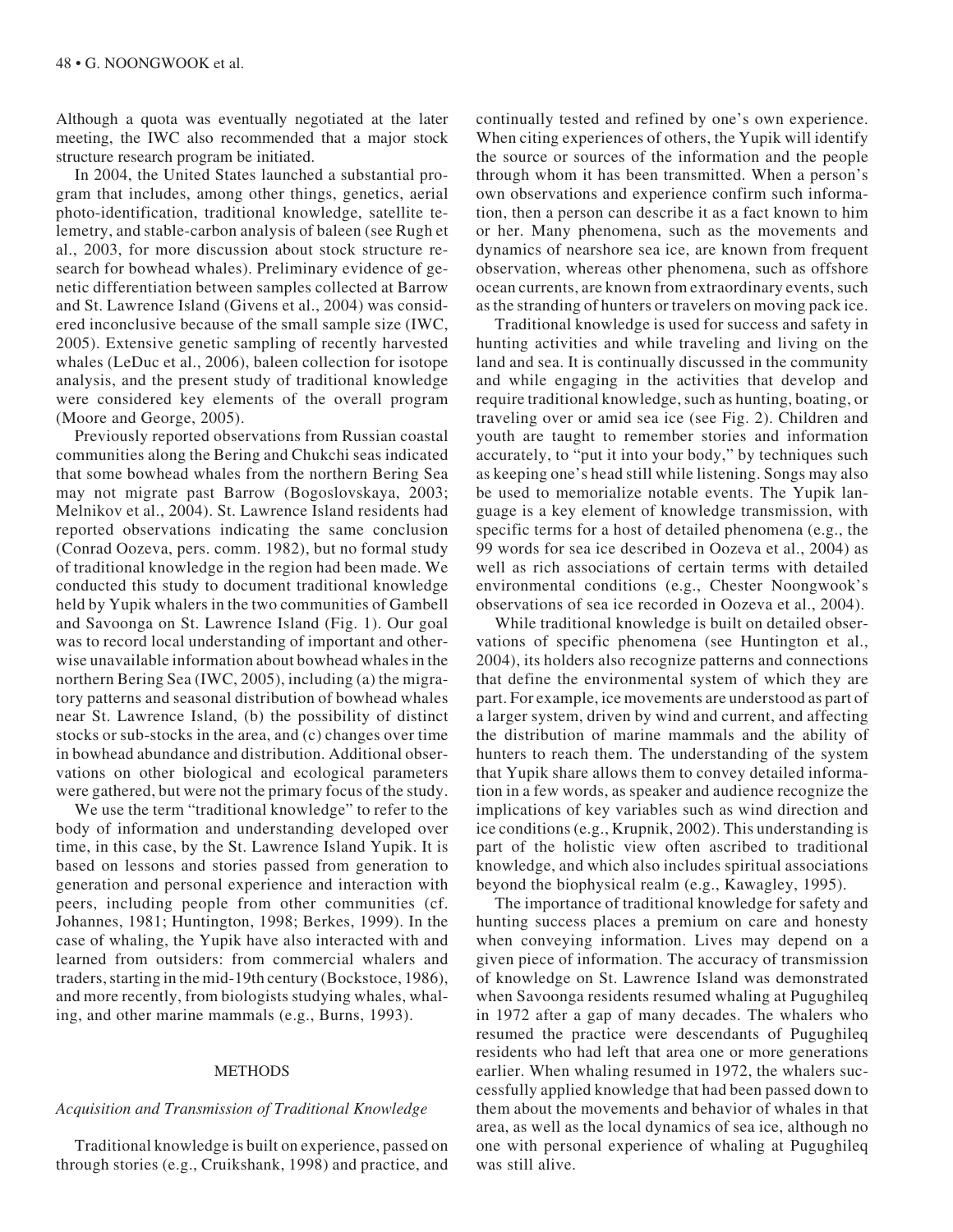

FIG. 1. Location of St. Lawrence Island, Alaska, and other Alaska whaling under sail, April 197<br>communities (Courtesy of Vim Shaldon, National Merine Figheries Service) Inc., Nome, Alaska) communities. (Courtesy of Kim Sheldon, National Marine Fisheries Service)

#### *Documentation of Traditional Knowledge*

The acquisition and transmission of traditional knowledge create a body of knowledge within a community. The documentation of traditional knowledge is intended to help convey information beyond the community of its holders. Our study focused on ecological aspects of traditional knowledge (see Huntington, 2005). Although the removal of traditional knowledge information from its original context means that certain aspects and associations are lost (e.g., Cruikshank, 2001), we can distinguish between the ways that traditional knowledge is engaged within a community and how it can be usefully engaged with a wider audience (e.g., Ingold and Kurttila, 2000). Our approach allows St. Lawrence Island Yupik whalers to contribute to the broader scientific literature about bowhead whales, enhancing our collective understanding.

We used the semi-directive interview (Huntington, 1998), primarily in group settings, but supplemented with individual interviews and conversations. Our field research took place in Savoonga and Gambell during the last week of January 2006. In Savoonga, seven whaling captains and whalers (in addition to the lead author, who is a whaling captain himself) participated in some or all of the group sessions, which were held over the course of two days. In Gambell, nine whaling captains and whalers took part in a group session held one afternoon, with additional interviews that evening and the next morning and afternoon. In both cases, the individuals (who shall remain anonymous) were elders with considerable personal experience (dating back to the 1940s and earlier in some cases). They were selected by the local commissioner of the Alaska Eskimo Whaling Commission, with some additional recruitment through chain referral and word of mouth.

The research team included a local leader and whaling captain (George Noongwook), a biologist who has specialized in bowhead whale studies (John "Craig" George), and



FIG. 2. Spring whaling near Pugughileq, St. Lawrence Island, in a skin boat under sail, April 1976. (Courtesy of the Eskimo Heritage Program, Kawerak,

a researcher with extensive experience in traditional knowledge studies (Henry Huntington). We were joined by two local videographers trained by the Eskimo Walrus Commission, Edwin Noongwook and Brian Rookok, Jr., who were recording footage for a program on best hunting practices. They recorded all of the group sessions and most of the individual interviews. The diversity of expertise in the research group provided several perspectives on the information we gathered and allowed us to pursue different lines of inquiry in follow-up questions and other interactions with the local whalers.

The group interview sessions were not simply a oneway flow of information. Instead, Craig George also shared information from bowhead studies conducted elsewhere, as well as photographs and information from previous visits to St. Lawrence Island. Comments from the local whalers indicate that they regarded this sharing of information as enjoyable and important, and that it helped create a sense of shared enterprise between the researchers and interview participants (e.g., Huntington et al., 2002).

Much of the discussion was in Yupik, recorded as video and also in notes by the lead author. Some discussion was in English, and the lead author or others provided English summaries from time to time for the benefit of the visiting researchers. Yupik is the language that the whalers use when discussing whales and whaling among themselves, and as noted in the previous section, it has specific terms to describe complex suites of environmental phenomena. While some of this richness is inevitably lost in the eventual translation to English, the group interview format allowed the whalers to discuss their observations and understanding in detail and then provide a consensus summary. The supplemental individual interviews (conducted largely in English, but also at times in Yupik) added some details, but they did not attain the depth of the group conversations, upon which most of our results are based.

After this trip, the research team prepared a draft manuscript, which was circulated among us for review and then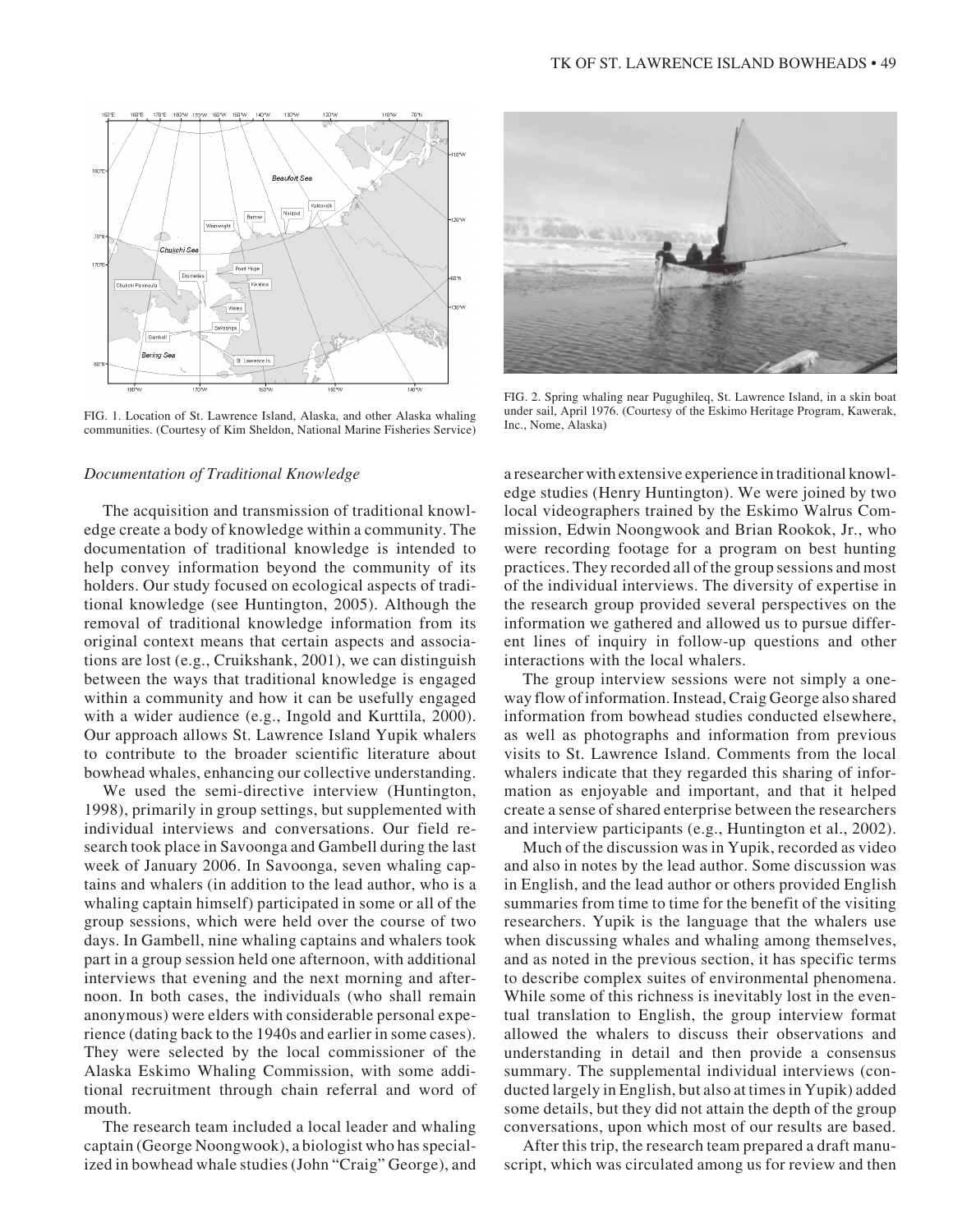

FIG. 3. The movements of whales near St. Lawrence Island. Savoonga whalers hunt near Pugughileq in spring and near Savoonga in fall/winter. Gambell whalers hunt near Gambell in both seasons. In winter, bowhead whales are generally southwest of the island, though some may remain near the coast of Chukotka or north of Gambell.

distributed to the participants in the interviews, the tribal councils of both Gambell and Savoonga, and the Alaska Eskimo Whaling Commission. This review allowed for correction of errors, addition of material that had subsequently occurred to participants, and the deletion of information incidental to the study results that the participants, the tribal councils, or the AEWC felt might be harmful to their interests. These steps were in keeping with prior practice (e.g., Huntington et al., 1999) and ethical principles (e.g., IARPC, 1992). During this time, the lead author also confirmed or clarified a number of details with other whalers, adding this information to the paper.

The summary of results presented below reports the substance of discussions and interviews rather than interpreting them. The whalers, however, did at times interpret the significance of their own observations. For example, observed changes to sea ice were discussed in the context of global climate change, and more frequent sightings of whales were regarded as the result of an increased population. Interpretation by the authors is confined to the Discussion and Conclusions sections.

## RESULTS

# *Movements, Distribution, and Abundance in Spring and Summer*

In spring, bowhead whales follow two paths past St. Lawrence Island (Fig. 3). One path goes westward past Kiyalighaq (Southeast Cape), remains offshore of Pugughileq (Southwest Cape), and then is seen again at Gambell (Northwest Cape) heading to the northeast. The other path comes near land to the east of Pugughileq, follows the coast past Southwest Cape, but then turns offshore in a northwestward direction towards the coast of Chukotka. The existence of these two paths has been known for many generations and is confirmed by recent observations of Gambell and Savoonga whalers. When whales are seen at Pugughileq, no corresponding pulse is seen at Gambell, and vice versa. Furthermore, Gambell whalers hunting to the southwest of the village distinguish "northeast-heading" and "northwest-heading" whales, using this characteristic to indicate which direction to follow when pursuing a whale. Few whales go past the east end of the island, although the presence of bowhead bones in archeological sites (with which local residents are very familiar) suggests that at least some whales, at some time of the year, have traveled that way in the past.

Both groups are segregated by size as they travel. First come the smaller whales—*ingutuk* in both Yupik and Iñupiaq, referring to small whales with thick blubber, probably yearling whales (Braham et al., 1980)—then the mid-sized whales, and finally the largest whales. Mothers with calves travel as part of the large-whale group and are seen as early as April, but with greatest frequency in mid-May. Calves may be born as late as June. Hunters say they are harvesting pregnant females more frequently now than years ago, which is consistent with observations of increasing numbers of whales and particularly small whales.

The whales that travel past Pugughileq often linger along the coast to both east and west, apparently feeding in the shallows and also mating. The spring migration coincides with the northward movement of polar bears (*Ursus maritimus*), an example of the connections recognized in traditional knowledge. However, the timing of the spring migration has advanced, in response to recent changes in ice conditions. Whereas bowheads used to migrate past the island in April and May, they now arrive in March and most have left before May. The migration is also less predictable than formerly, a result of changing weather and ice conditions.

In recent years, Savoonga whalers have had to end their whaling season earlier because deteriorating snow conditions have forced them to return overland from Pugughileq sooner than used to be necessary. Gambell whalers, in turn, have been hampered by generally poor weather conditions in spring, a recent change from patterns that used to include more good hunting weather. Additionally, sea ice has recently been thinner and has contained little or no 'polar ice' (*kulusik*; Oozeva et al., 2004:36), large multiyear ice floes that drift south to the island in fall and early winter. Thinner ice crumples more easily in wind and current, creating rougher ice conditions less favorable for transporting boats over the ice. These changes in timing and ice conditions are of great concern, particularly as they are seen as effects of global climate change. As such, these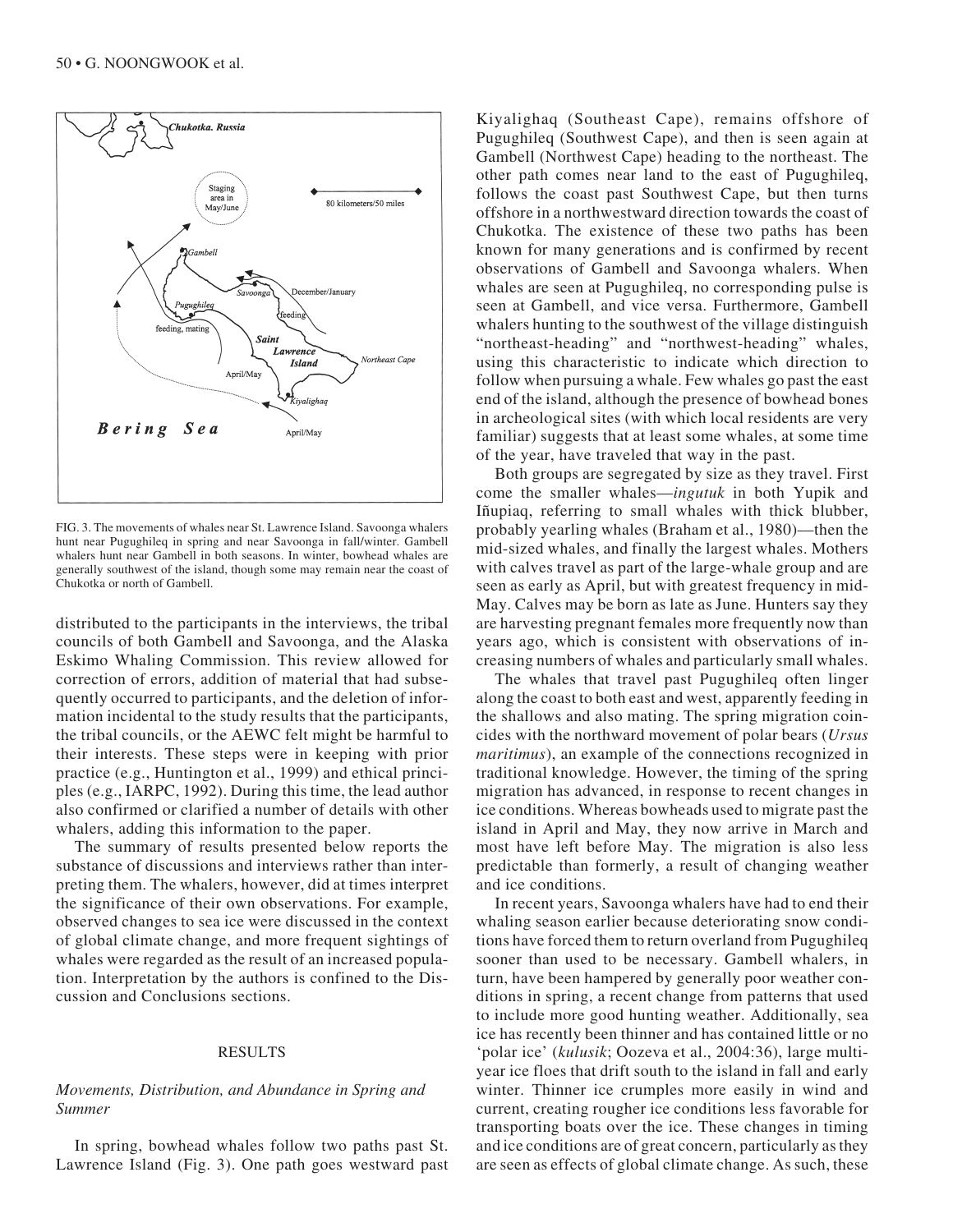conditions are what may be expected in future years, rather than a temporary change.

While present conditions may not favor traditional hunting, the whalers believe that bowhead whales are healthy as individuals and as a population. In the mid-20th century, Gambell whalers might stay out on the water or ice all day hoping to see one whale, but today, whales are seen frequently even if conditions prevent the whalers from reaching them. In the mid-20th century, most bowheads observed were large, whereas today many *ingutuks* are seen. At Pugughileq, there has been a general increase in the number of whales seen, especially young whales, though the numbers vary from year to year. In some years, large pulses of whales go past Pugughileq, whereas in other years, the whales trickle by. Beginning in the 1960s, the numbers of whales seen started to increase and included a greater number of small (i.e., young) whales. The frequency of pregnant females is also higher in recent years than it was in the 1950s.

After the main spring migration, some bowhead whales remain in the vicinity of the island. In May and June, bowheads and gray whales (*Eschrichtius robustus*) are seen in the same areas. In June, when most of the ice is gone, bowhead whales have been seen in an area about 40 km north of Gambell. From here, they typically head to the coast of Chukotka. After the ice is gone, there can be large aggregations of walrus and bearded seals moving through the area, a pattern known as *qavreq*. On occasion, large bowhead whales that are not migrating are seen in the waters north of the island after the ice is gone. Recently, two bowhead whales were seen very close to Savoonga in July.

# *Movements, Distribution, and Abundance in Fall and Winter*

In fall, the whales arrive from the north in the opposite order from spring. The largest whales come first and the *ingutuks* last, which is consistent with the fall migration pattern near Barrow, Alaska (Suydam and George, 2004). Many, perhaps most, of the bowheads pass to the west of the island. Some bowheads, however, stay along the north shore through December, feeding along the edge of the shorefast ice. Eventually, these whales move westward past Gambell. In fact, Gambell whalers expect to see whales in their area approximately two days after they are seen in Savoonga.

The predominant fall movement of bowhead whales is westward, though a few bowheads may travel to the east. Whales are seen in the vicinity of Gambell during December, January, and February. A whale was harvested there during February 1992, and more have been harvested in the winter months since then. In years with little *kulusik* ('multiyear ice'), bowhead whales may remain north of the island during winter. From Yupik residents of the Chukotka coast, St. Lawrence Islanders are aware that bowhead whales are seen in polynyas during winter near Sireniki and other Chukotkan villages northwest of Gambell.



FIG. 4. Timing of bowhead whale harvests (days from 1 March) for the years 1974 to present at Gambell and Savoonga. Note that late fall and winter harvests began in 1990.

In fall, the movements of walrus and bearded seals mirror the spring pattern. These animals may arrive ahead of the ice. This movement is known as *anleghaq* or, if the movement involves large numbers of animals traveling together, as *unegyuuq* or *qiighqaghsiiq* ('like an island') because the group is so large.

Near Savoonga, walrus hunters traveling on sea ice have observed whales during December at least since 1962. Whales are seen in open water areas during winter. For example, bowheads were seen on the north side of the island in 1962, 1968, 1972, and 1978, years with significant mid-winter thaws or otherwise notably warm winters. In December 1998, whalers noted hundreds of *ingutuks* (but no large whales) near Kintanga Bay. In December 1990, a Savoonga captain harvested a whale northwest of the village, and whales have been seen in this area every subsequent winter. Whales have become more abundant around St. Lawrence Island in winter, and winter whaling has become common at both Savoonga and Gambell in recent years (see Fig. 4). In fact, in the last decade (1995– 2005), roughly 40% of the whales harvested at St. Lawrence Island have been taken in winter rather than in spring.

#### *Other Information*

Bowhead whales are long-lived animals. A dead bowhead washed up on the island in 1939 or so ("some years before I was married in 1947"), and the *mangtak* ('skin and blubber') was still edible. While cutting into a piece of *mangtak*, a family discovered an ivory harpoon head in the blubber, with no notable wound or scarring on the skin's surface. The family was surprised not only to find a harpoon head, but also that it was made of ivory, which local whalers had stopped using in the late 19th century in preference for metal harpoons.

Bowhead whales are sensitive to noise when traveling alone or in small groups. Whalers on St. Lawrence Island use sails to power their boats when hunting bowheads.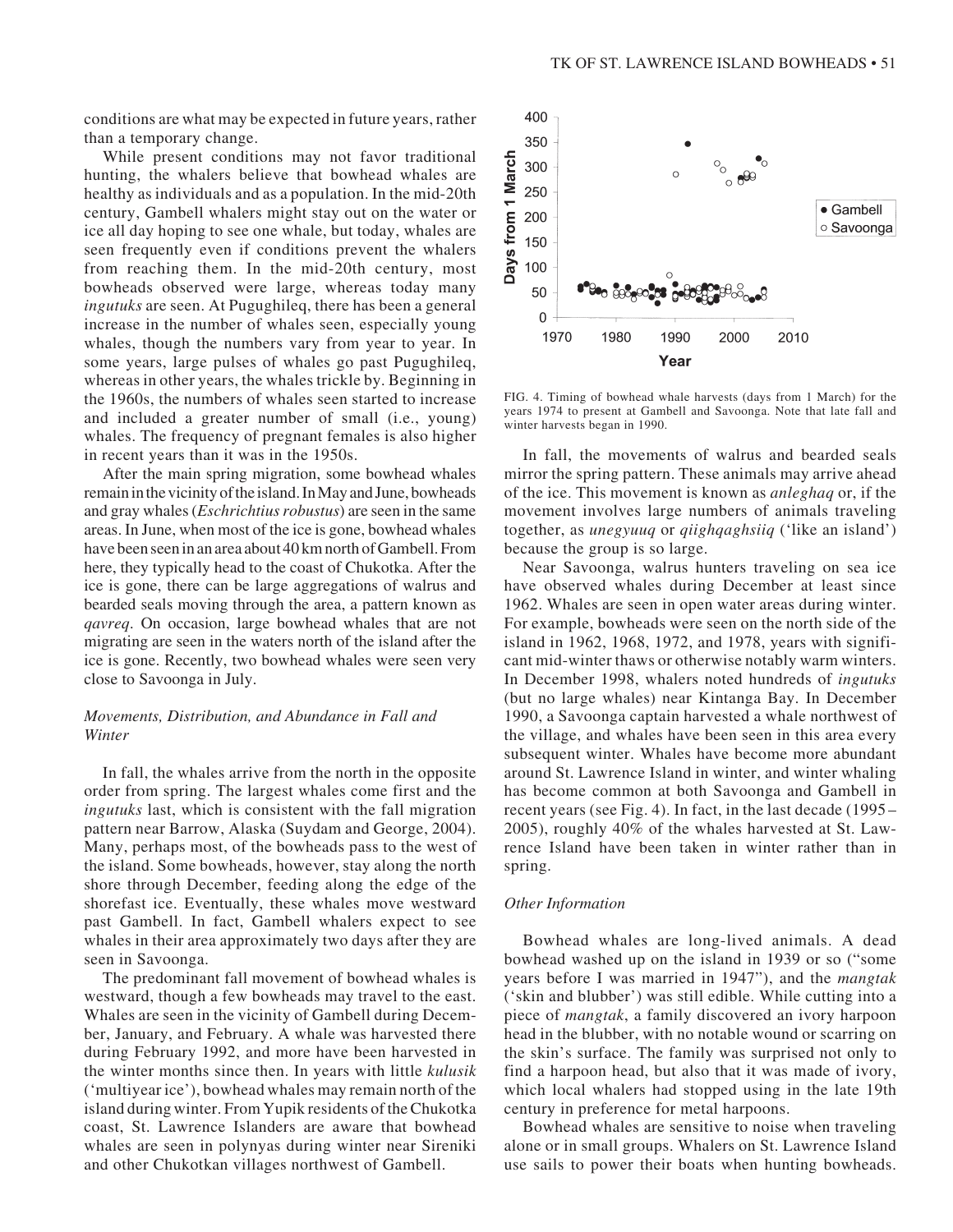When large numbers of whales are present, however, their sensitivity to noise decreases. Bowheads also have good lateral vision, so whalers must approach them from the front or from behind rather than from the side. Whales have been known to stay next to a whaling boat under sail for up to an hour, often positioning themselves near each "seat position" in the boat as though sizing up the crew members. While swimming alongside the boat, a whale may remain in sight even when submerged. At times, it may even touch the boat on the left side, where it is inaccessible to the harpooner. (Note: the harpoon equipment is always set up on the right side in a whaling boat and cannot be transferred because of the mast, lines, and seats.) When surfacing to breathe, these whales surface on the side of the boat opposite the harpooner, thus remaining out of reach for the whalers. This phenomenon is known as *angyi* (from the Yupik root *ang*-, which refers to giving something), meaning that the whale is considering giving itself to the whalers. (The same root is found in the Yupik word *angyaq* ('skin boat'), referring to its use in pursuing the gift of the whale. The word *angyi* also means 'the construction of an *angyaq*.') The behavior is part of the relationship between the *angyalek* ('whaling captain') and the *aghveq* ('bowhead whale'). Eventually, the whale may surface where it can be struck by the harpooner.

Yupik values concern many aspects of the environment. Speaking in part to the community and to posterity through the video recording, several whaling captains addressed various topics they thought should be emphasized. One captain discussed *yaayasitkegpenaan*, a term describing the appropriate treatment of animals and all life surrounding the Yupik. Proper behavior includes harvesting no more than one needs, not killing an animal that cannot be retrieved, and keeping the environment clean both for the animals and for future generations of islanders.

One whaling captain described the impact of moving away from *yaayasitkegpenaan*, sometimes because external regulatory regimes have been imposed. The early harvest quota on bowhead whales in the late 1970s and early 1980s was very restrictive for St. Lawrence Island and other whaling villages. Whalers were unable to hunt according to their needs, but had to regulate their harvest to match the quota restriction. This regulatory system created stress, diminished happiness, and created distrust and anxiety not only towards the government, but also among islanders. The conflict between traditional values and modern regulations, though currently eased by a larger harvest quota, still remains (as is the case throughout rural Alaska; see Huntington, 1992).

#### DISCUSSION

The results reported here are consistent with and extend the findings of other bowhead whale studies in the northern Bering Sea, along the coast of Chukotka, and along the Alaska coasts of the Chukchi and Beaufort seas. An analy-

sis of the logbooks of commercial whalers from 1848 to 1914 indicates that bowheads were not taken east of St. Lawrence Island, although active whaling ships sailed in those waters (Bockstoce and Botkin, 1983). Aerial surveys conducted near St. Lawrence Island from 1979 to 1984 did not observe bowhead whales east of the island (Ljungblad et al., 1986). Aerial surveys conducted in the northern Bering Sea during April 2005 found a concentration of bowheads approximately 40 km north of Gambell (Koski et al., 2004), in the same location Yupik whalers indicated as a staging area used after the retreat of spring ice.

The description of two distinct groups of whales moving past the island is broadly consistent with other observations about bowhead migratory behavior. Melnikov et al. (2004) found that in spring, bowhead whales migrating along the Chukotka coast do so later than those that migrate past Point Barrow. Commercial whaling records indicate that substantial numbers of bowheads were found in the northern Bering Sea during early to mid summer; however, animals summering in this area were largely extirpated in the early years of the commercial hunt (Bockstoce and Botkin, 1983). Whether separate migratory patterns now or in the past indicate distinct stocks or sub-stocks requires further research, as discussed below.

The size segregation pattern of the seasonal migrations, with small whales traveling north first in spring and traveling south last in fall, is consistent with observations at Barrow (Suydam and George, 2004; Koski et al., 2004). Additionally, pregnancy rates measured in harvested whales at Barrow appear to be increasing, and this increase is also consistent with the observations of Yupik whalers. The overall bowhead population increase documented by icebased surveys conducted during spring at Barrow (George et al., 2004) is consistent with the observations of whalers elsewhere (e.g., Albert, 1988) as well as those reported here. It is important to note that more whales are now seen along both spring migratory paths past the island.

Specific patterns of behavior, such as feeding and mating and the details of local movements near St. Lawrence Island, have not been reported previously. Shifts in seasonal distribution, while apparent from changes in harvest dates, have not been described previously. Descriptions of longevity (George et al., 1999) and sensitivity to noise (Richardson et al., 1995) are also consistent with previous findings from other locations in Alaska and elsewhere. Discussion about whale behavior in relation to whalers and about the implications of regulations for that behavior are consistent with views of hunters reported elsewhere (e.g., Fienup-Riordan, 1999), though perhaps contrary to scientific understanding or outside the usual realm of scientific study.

We recognize that our study was not an exhaustive survey of the entire whale-hunting community of St Lawrence Island, nor did our interviews cover all the knowledge and observations held by the individuals who took part. Nonetheless, the results obtained were remarkably consistent between villages and between hunters, giving us confidence in the basic information presented here.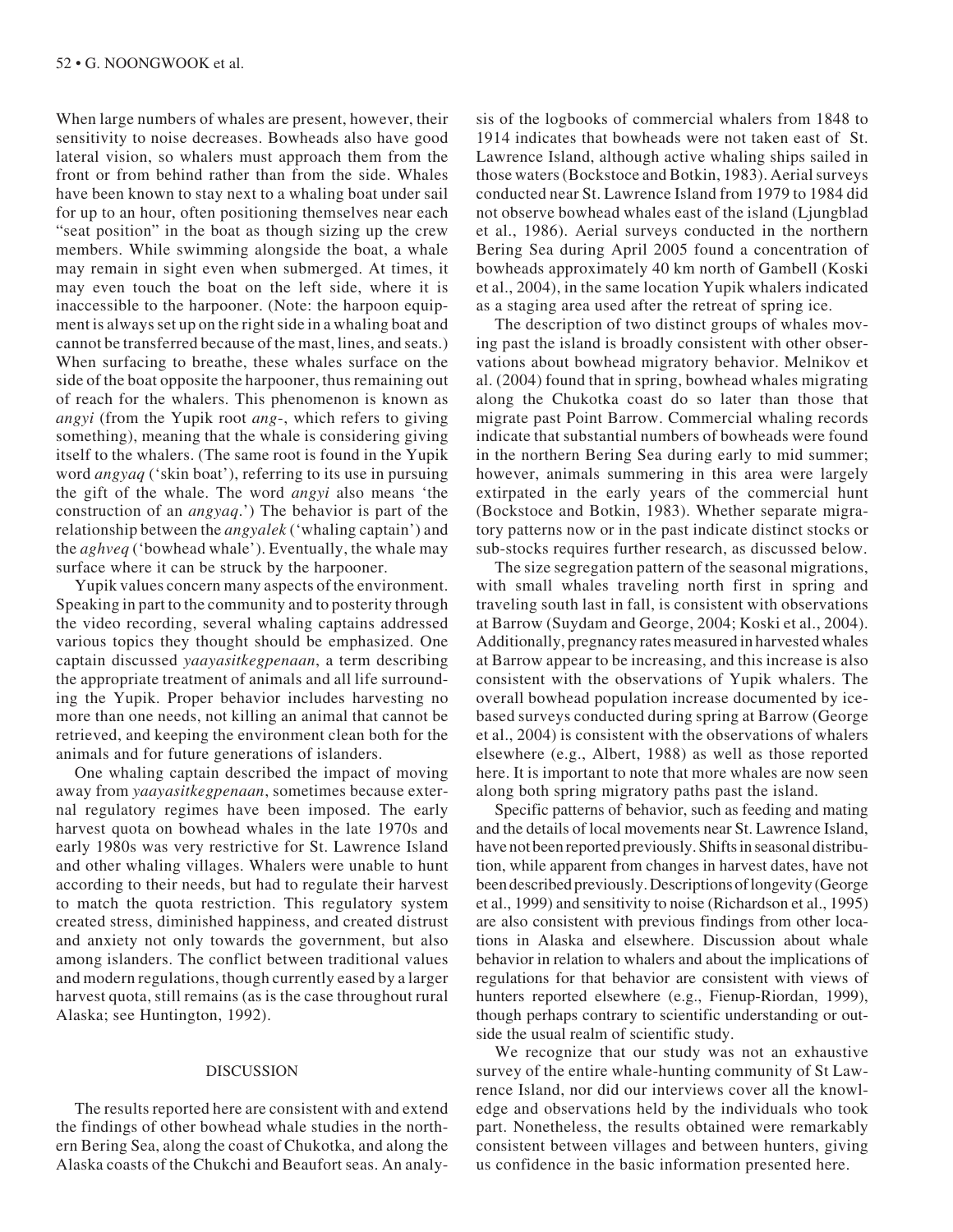# CONCLUSIONS AND FUTURE STUDIES

In the eyes of St. Lawrence Island Yupik whalers, bowhead whales are thriving in the northern Bering Sea. Although environmental change has caused shifts in distribution, timing, and availability to whalers, the bowhead whales appear healthy and the population appears to be increasing, with more young whales than in the past. This information supports current understanding of bowhead whale population trends for the Bering Sea stock (also known as the Western Arctic stock), and it applies to both migratory groups recognized by Yupik whalers.

The presence of two groups of bowheads, following intersecting but distinct migratory paths in spring, suggests a need for further studies to determine stock structure (e.g., Rugh et al., 2003), some of which are currently planned or underway as part of the overall research program for the northern Bering Sea, as noted in the Introduction. Genetic analysis of tissues from harvested whales (underway) and biopsy samples of free-ranging whales (underway elsewhere, proposed for the northern Bering Sea) can help determine the degree to which the two groups are reproductively isolated. Genetic analysis of bones from previous harvests, including archeological remains where possible, may indicate previous distributions of bowheads, as well as island harvest patterns. Data from satellite transmitters deployed on both groups of whales during the spring migration (expected to begin soon) can provide movement information about each bowhead group after it leaves the island area. Tagging at different times during the spring and fall migration (under consideration) would provide additional information regarding differences in routes and also the distribution and eventual destination(s) of small and large whales. Aerial photo-identification (underway) would also allow tracking of many individual whales during the seasonal migration and over the course of many years (Rugh, 1990), indicating the degree to which individual whales follow the same patterns from year to year. Shore-based surveys (from high sea bluffs) of the spring migration at St. Lawrence Island, for one or both groups, may provide valuable data on timing, relative abundance, and age-class composition, though is not without logistical challenges.

## ACKNOWLEDGEMENTS

We are grateful to the people of St. Lawrence Island for their hospitality to the off-island researchers, and particularly grateful to the interview participants for their generosity with time, knowledge, friendship, and good humor. We thank the National Oceanic and Atmospheric Administration for funding, which was administered through the North Slope Borough to the Native Village of Savoonga. Vera Metcalf, Brian Rookok, Jr., and Edwin Noongwook of the Eskimo Walrus Commission took part in the interviews and were responsible for the videography. Paul McNeill of the North Slope Borough prepared the base maps that were used during the interviews and in this paper. The Alaska Eskimo Whaling Commission provided support and encouragement. Lori Quakenbush and Gay Sheffield kindly reviewed earlier drafts of this paper, and we are grateful for their constructive comments. The comments of two anonymous reviewers and Lois Harwood helped improve the final version of the paper, for which we thank them.

## REFERENCES

- ALBERT, T.F. 1988. The role of the North Slope Borough in Arctic environmental research. Arctic Research of the United States  $2:17 - 23.$
- BERKES, F. 1999. Sacred ecology: Traditional ecological knowledge and resource management. Philadelphia: Taylor & Francis.
- BOCKSTOCE, J.R. 1986. Whales, ice, and men. Seattle: University of Washington.
- BOCKSTOCE, J.R., and BOTKIN, D.B. 1983. The historical status and reduction of the western Arctic bowhead whale (*Balaena mysticetus*) population by the pelagic whaling industry, 1848– 1914. Report of the International Whaling Commission, Special Issue 5:107–141.
- BOGOSLOVSKAYA, L. 2003. The bowhead whale off Chukotka: Integration and scientific and traditional knowledge. In: McCartney, A.P., ed. Indigenous ways to the present: Native whaling in the western Arctic. Studies in Whaling No. 6. Edmonton: Canadian Circumpolar Institute. 209 –253.
- BRAHAM, H.W., DURHAM, F.E., JARRELL, G.H., and LEATHERWOOD, S. 1980. Ingutuk: A morphological variant of the bowhead whale, *Balaena mysticetus*. Marine Fisheries Review 42:70 – 73.
- BRUEGGEMAN, J.J. 1982. Early spring distribution of bowhead whales in the Bering Sea. Journal of Wildlife Management 46(4):1036–1044.
- BURNS, J.J. 1993. Epilogue. In: Burns, J.J., Montague, J.J., and Cowles, C.J., eds. The bowhead whale. Special Publication Number 2. The Society for Marine Mammalogy. Lawrence, Kansas: Allen Press, Inc. 745–764.
- BURNS, J.J., MONTAGUE, J.J., and COWLES, C.J., eds. 1993. The bowhead whale. Special Publication Number 2. The Society for Marine Mammalogy. Lawrence, Kansas: Allen Press, Inc.
- CRUIKSHANK, J. 1998. The social life of stories. Lincoln: University of Nebraska.
- ———. 2001. Glaciers and climate change: Perspectives from oral tradition. Arctic 54(4):377 –393.
- FIENUP-RIORDAN, A. 1999. *Yaqulget qaillun pilartat* (what the birds do): Yup'ik Eskimo understanding of geese and those who study them. Arctic  $52(1):1-22$ .
- GEORGE, J.C., BADA, J., ZEH, J., SCOTT, L., BROWN, S.E., O'HARA, T., and SUYDAM, R. 1999. Age and growth estimates of bowhead whales (*Balaena mysticetus*) via aspartic acid racemization. Canadian Journal of Zoology 77:571 –580.
- GEORGE, J.C., ZEH, J., SUYDAM, R., and CLARK, C. 2004. Abundance and population trend (1978–2001) of western Arctic bowhead whales surveyed near Barrow, Alaska. Marine Mammal Science 20(4):755-773.